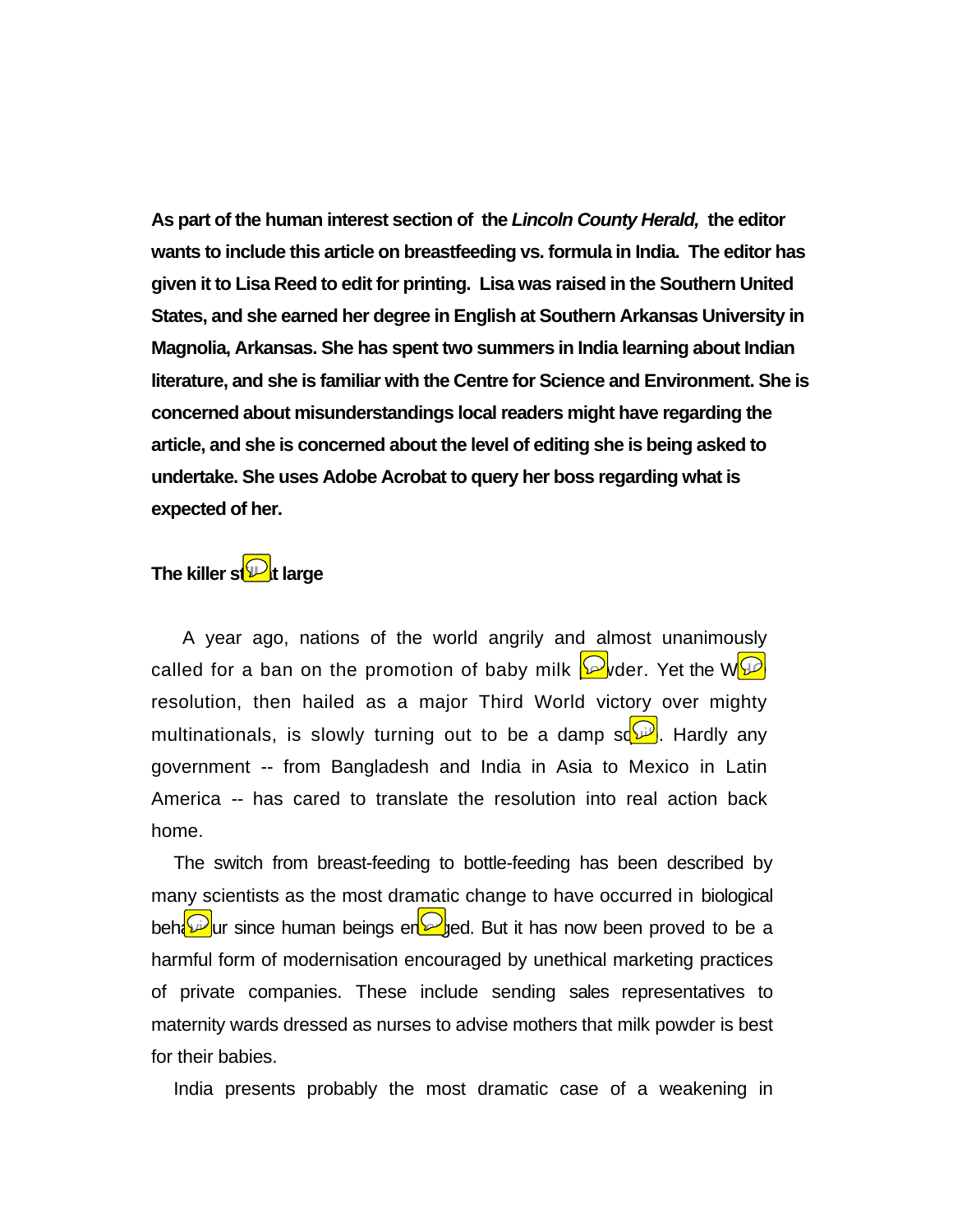political will over the last year to control milk powder companies - notwithstanding Prime Minister Indira Gan<sup>D</sup>s rousing speech in Geneva at the WHO. A working group of the ministry of social welfare had formulated a code for marketing of milk powder even before the WHO meeting began in May 1981. The code stipulates not just a ban on advertising of milk powder but also of weaning foods. But instead of becoming national legislation by now, the code still remains a confidential document. Even though 24 out of 25 members of the working group signed the final report nearly a year ago, the 25th member still has  $\mathcal{D}$  sign it. The government has not yet stopped advertising of milk powder on television**,** either.

The pressure on the Indian government has come from Amul, India's leading milk powder manufacturer. Its managers insist that a ban on advertising milk powder is unnecessary because only about two per cent of Indian babies are bottle-fed, and these are mainly rich children with access to clean water $\bigcirc$ 

R K Anand, a leading breast-feeding comparer who was a member of the government's working group, strongly disputes these claims of milk powder manufacturers. He points out that studies have shown that the incidence of bottle-feeding in urban areas across India varies from 10 to 28.6 per cent in poor families and 60 per cent in middle class families. In his own hospital -- the Nair Charitable Hospital in Bombay—Anand studied 200 consecutive infants admitted to the paediatric ward. Some 55 per cent of these infants were being bottle-fed. Over three-fourths of the parents earned less than Rs 150  $\mathbb{R}$  month. Nearly half the mothers bottle feeding were illiterate. Nine out of 10 bottle-fed babies came from homes without continuous water supply. Out of these 200 babies, 13 eventually died. All of them were bottle fed.

 The problem is, therefore, increasing among the urban poor and is slowly spreading even to rural areas. Augustine Veliath of the Voluntary Health Agencies of India in New Delhi says, "I have traveled across the